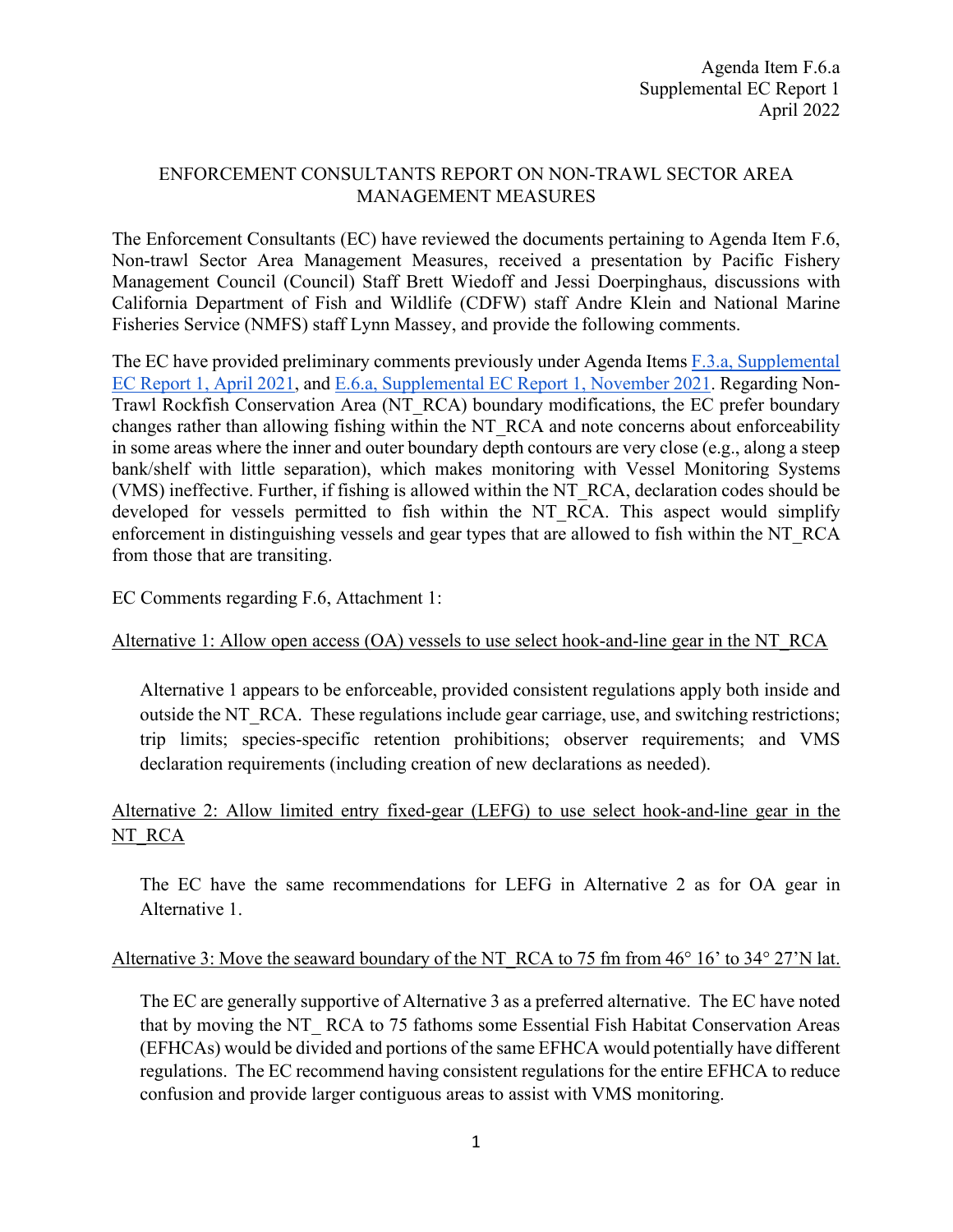The EC also note that if the NT\_RCA line is moved from 100 fathoms to 75 fathoms there will be different regulatory closed areas for the directed and incidental Pacific halibut fisheries than for the groundfish fisheries. The EC recommend that if the NT\_RCA boundary is moved under this alternative, that the closed areas under the Pacific halibut regulations (50 CFR 300.63(e)) be similarly changed to reduce confusion and regulatory complexity.

### Alternative 4: Removal of the NT\_RCA from 46° 16' to 34° 27' N. lat.

Alternative 4 is the preferred alternative for the EC. Even with the allowance of Suboption 1 and prohibiting all bottom contact groundfish gear in the groundfish EFHCAs that would otherwise be open under this alternative, the EC consider this alternative to be fairly straightforward and will reduce the overall complexity and enforcement effort.

Under Alternative 4 the EC still have the concerns about the different regulatory NT\_RCA lines between the groundfish and the directed Pacific halibut fishery. If Alternative 4 moves forward, the EC ask the Council to consider addressing this difference.

#### Alternative 5: Repeal the CCA

The EC have reviewed Alternative 5 and have the following comments. CDFW has limited offshore enforcement capacity. Due to an anticipated increase in fishing activity within this remote area, the effort of large patrol vessels and aircraft will have to be redirected to this area. Additionally, the Cowcod Conservation Areas (CCAs) have been in place for over 20 years and will require an increase in enforcement outreach and compliance assistance during this transition.

The EC have reviewed the related Agenda Item F.6.a, [CDFW Report 1](https://www.pcouncil.org/documents/2022/03/f-6-a-cdfw-report-1-propose-protection-areas-within-the-cowcod-conservation-area.pdf/) on Proposed Protection Areas within the CCAs and have the following comments:

Shape and coordinates: The EC recommend the shape of the protection areas be all square or rectangular and the latitude and longitude be rounded to the minute. Ideally, the EC recommend that protection areas "d", "e" and "f" be adjusted so the two sides run north and south and the other two sides run east and west.

Transit through protected areas: The EC recommend requiring vessels to follow the continuous transit with gear stowed regulations when entering a protection area with groundfish onboard.

Take of species other than groundfish: The EC recommend that fishing for other species not be allowed within the protected areas. Due to their remoteness, many of these areas will be patrolled by aircraft or large patrol vessels. It will be difficult for an aircraft to determine if a vessel found fishing in a protected area is targeting groundfish or another species. Likewise, it will be difficult for a large patrol vessel to approach a vessel fishing in a protected area without being detected before any illegal catch is discarded.